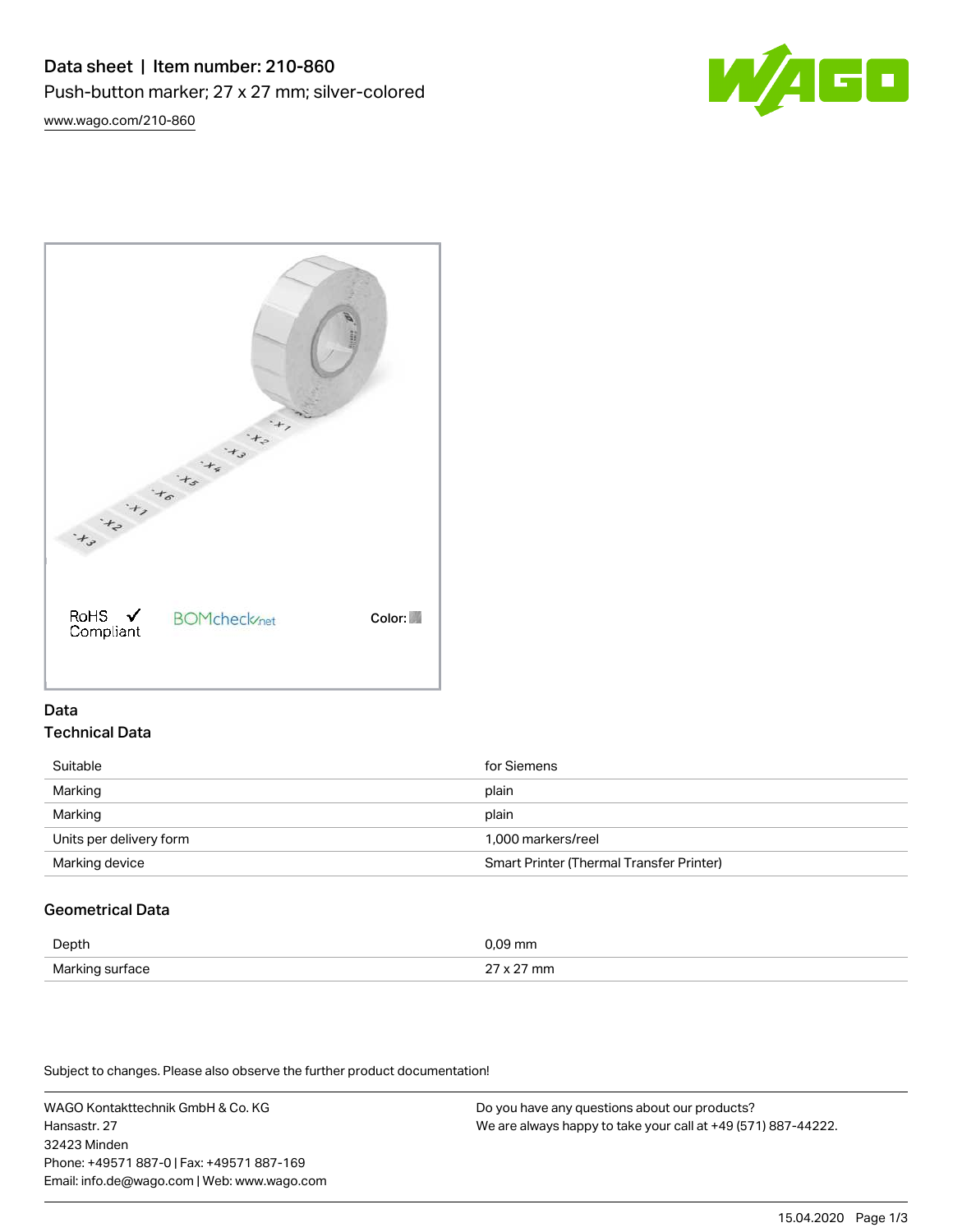

# Mechanical data

| Mounting type    | Using an adhesive                                    |
|------------------|------------------------------------------------------|
| Smear resistance | smudge-proof in conjunction with 258-5005 Ink Ribbon |

### Material Data

| Color                | silver-colored     |
|----------------------|--------------------|
| Material             | Polyester          |
| Adhesive information | Acrylic; permanent |
| Halogen-free         | Yes                |
| Weight               | 131 g              |

#### Environmental Requirements

| Surrounding air (storage) temperature   | $22^{\circ}$ C |
|-----------------------------------------|----------------|
| Surrounding air (operating) temperature | -30  130 °C    |
| Relative humidity                       | $4050\%$       |

## Commercial data

| Product Group      | 2 (Terminal Block Accessories) |  |
|--------------------|--------------------------------|--|
| Packaging type     | <b>BOX</b>                     |  |
| Country of origin  | DE                             |  |
| <b>GTIN</b>        | 4050821856429                  |  |
| Customs Tariff No. | 39199080888                    |  |

# Counterpart

#### Item no.210-861

Cover; For push-button label (210-860) mounting; halogen-free; transparent [www.wago.com/210-861](http://www.wago.com/210-861)

# Compatible products

#### Marking accessories

| <b>The State</b> | ltem no.: 258-5000                                                                     | www.wago.com/258-5000 |
|------------------|----------------------------------------------------------------------------------------|-----------------------|
|                  | Thermal transfer printer; Smart Printer; for complete control cabinet marking; 300 dpi |                       |

Subject to changes. Please also observe the further product documentation!

WAGO Kontakttechnik GmbH & Co. KG Hansastr. 27 32423 Minden Phone: +49571 887-0 | Fax: +49571 887-169 Email: info.de@wago.com | Web: www.wago.com

Do you have any questions about our products? We are always happy to take your call at +49 (571) 887-44222.